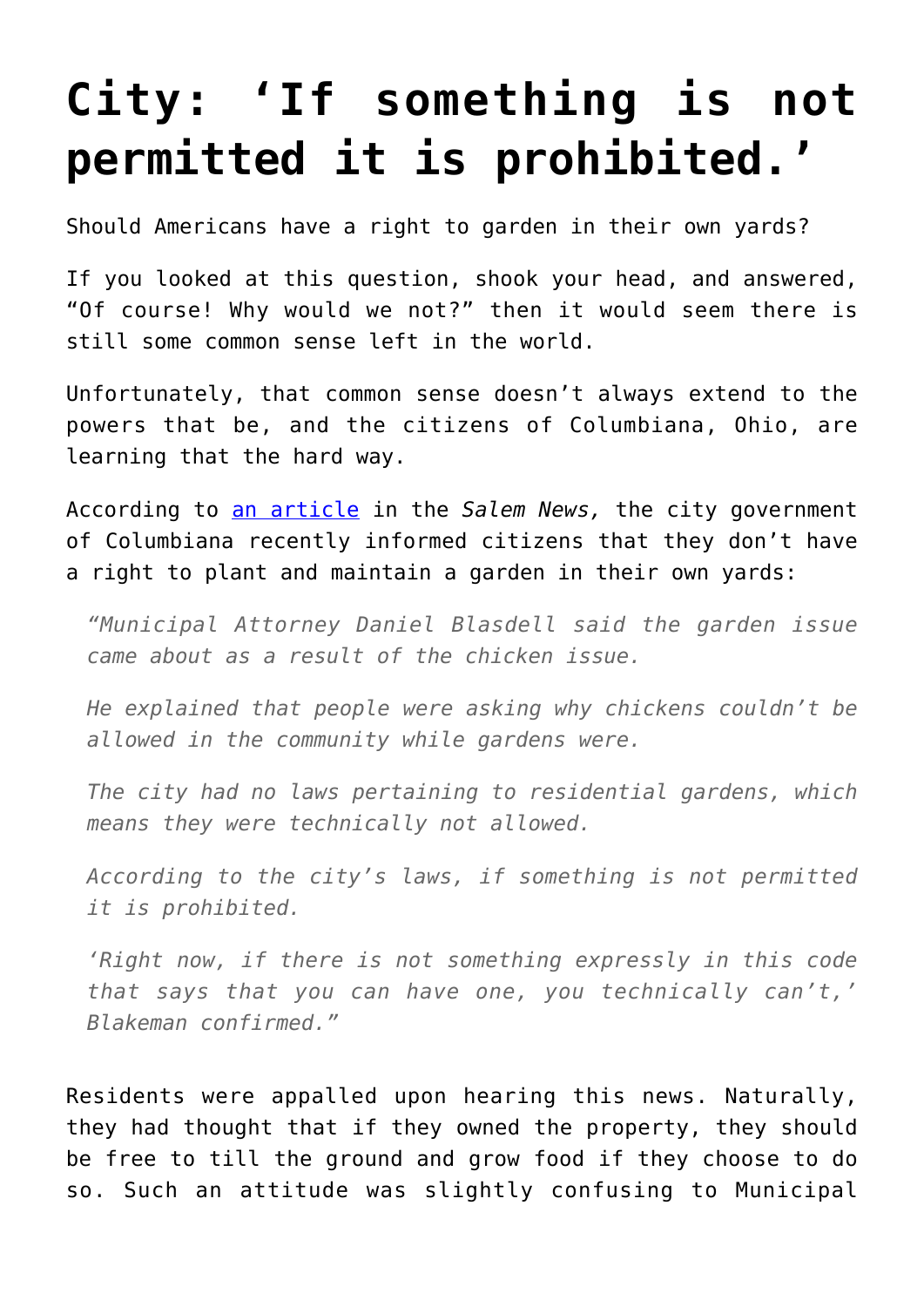## Attorney Blakeman:

*"He went on to say that the city's effort to make a law allowing gardens is something that should be seen as a good move by residents.*

*'The intention of it is to not to take away, it is to give,' he said."*

In other words, there's nothing to fear. The wise and benevolent government knows what's best for citizens and will tell them when and where and how they can plant a garden in their own yard.

City leaders likely don't know it, but Thomas Jefferson would adamantly disagree. In his 1821 autobiography, Jefferson [explained](http://press-pubs.uchicago.edu/founders/documents/v1ch8s44.html) that government works best when those who are closest to a jurisdiction oversee it. As such, individual property should not be governed by the federal or even the city government, but by the owner himself:

*"Every state again is divided into counties, each to take care of what lies within its local bounds; each county again into townships or wards, to manage minuter details; and every ward into farms, to be governed each by its individual proprietor. Were we directed from Washington when to sow, & when to reap, we should soon want bread. It is by this partition of cares, descending in gradation from general to particular, that the mass of human affairs may be best managed for the good and prosperity of all."*

It was [recently reported](https://finance.yahoo.com/news/peter-schiff-america-middle-class-142031998.html) that many Americans today are feeling the pinch and struggling to make ends meet. Is it possible that this lack of prosperity is due in part to the lack of autonomy Americans have? Would we see a resurgence in prosperity if the government backed off and realized that its job is not to regulate every minute aspect of American lives?